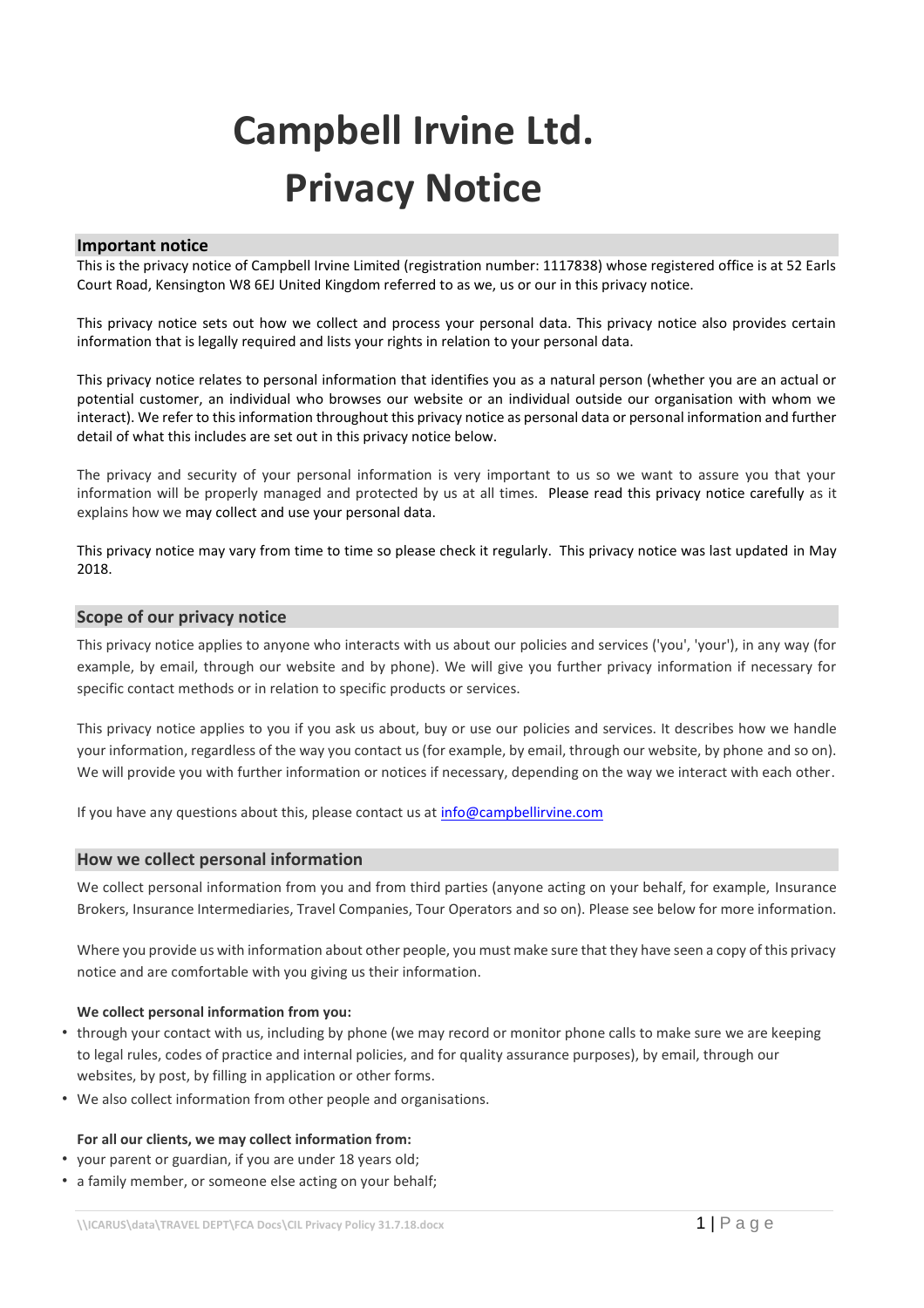- doctors, other clinicians and health-care professionals, hospitals, clinics and other health- care providers (including those based outside the UK);
- any service providers who work with us in relation to your policy or service;
- fraud-detection and credit-reference agencies; and
- sources which are available to the public, such as the edited electoral register or social media.
- **For all insurance policies and services, we may collect information from:**
- the main member, if you are a dependent under a family insurance policy;
- your employer, if you are covered by an insurance policy your employer has taken out;
- brokers and other agents; and
- other third parties we work with, such as agents working on our behalf, insurers and reinsurers, actuaries, auditors, solicitors, translators and interpreters, tax advisers, debt- collection agencies, credit-reference agencies, fraud-detection agencies (including health- insurance counter-fraud groups), regulators, data-protection supervisory authorities, healthcare professionals, other health-care providers and medical-assistance providers.

# **Categories of personal information**

#### **We process two categories of personal information about you and (where this applies) your dependents:**

- standard personal information (for example, information we use to contact you, identify you or manage our relationship with you); and
- special categories of information (for example, health information, information about your race, ethnic origin and religion and information about crime in connection with checks against fraud or anti-money-laundering registers).

For more information about these categories of information, see below.

#### **Standard personal information includes:**

## contact information, such as your name, address, email address and phone numbers;

- the country you live in, your age, your date of birth;
- information about your employment;
- details of any contact we have had with you, such as any complaints or incidents;
- financial details, such as details about your payments and your bank details;
- the results of any credit or any anti-fraud checks we have made on you;
- information about how you use our products and services, such as insurance claims; and
- information about how you use our website, other technology, including IP addresses or other device information (please see our Website Policy for moredetails).

## **Special category information includes:**

- information about your physical or mental health, (we may get this information from application forms you have filled in, from notes and reports about your health and any treatment and care you have received or need, orit may be recorded in details of contact we have had with you such as information about complaints or incidents, quotes and records of medical services you have received);
- information about your race, ethnic origin and religion; and
- information about any criminal convictions and offences (we may get this informationwhen carrying out anti-fraud or anti-money-laundering checks, or other background screening activity.

## **What we use your personal information for**

We process your personal information for the purposes set out in this privacy notice. We have also set out some legal reasons why we may process your personal information (these depend on what category of personal information we are processing). We normally process standard personal information if this is necessary to provide the services set out in a contract, it is in our or a third party's legitimate interests or it is required or allowed by any law that applies. Please see below for more information about this and the reasons why we may need to process special category information.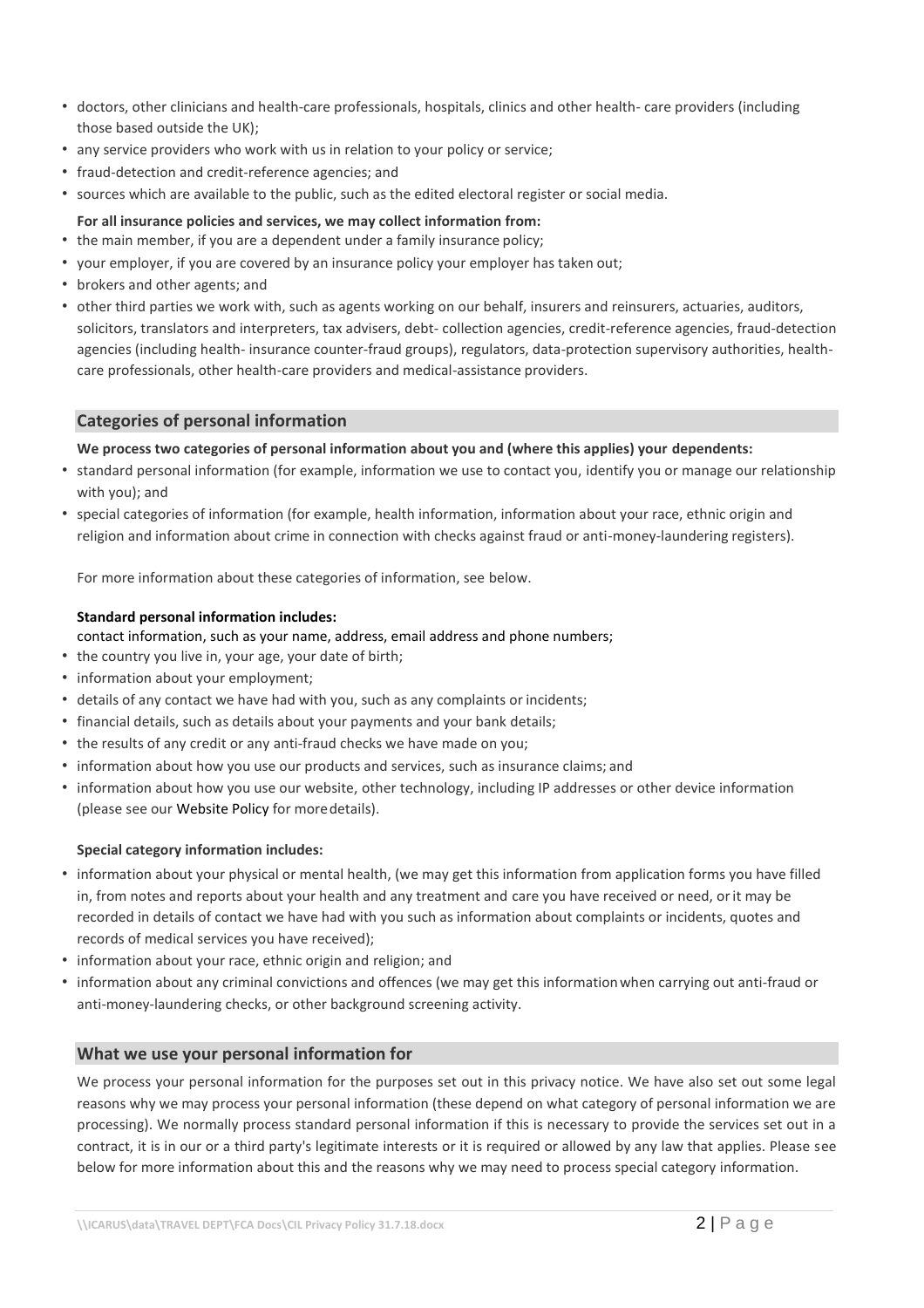## **By law, we must have a lawful reason for processing your personal information. We process standard personal information about you if this is:**

- necessary to provide the services set out in a contract if we have a contract with you,we will process your personal information in order to fulfil that contract (that is, to provide you and your dependents with our policies and services);
- inourorathirdparty'slegitimateinterests-detailsofthoselegitimateinterestsaresetout in more detail below;
- required or allowed by law.

#### **We process special category information about you because:**

- it is necessary for an insurance purpose (for example, advising on, arranging, providing or managing an insurance contract, dealing with a claim made under an insurance contract, or relating to rights and responsibilities arising in connection with an insurance contract orlaw);
- it is necessary to establish, make or defend legal claims;
- it is necessary for the purposes of preventing or detecting an unlawful act in circumstances where we must carry out checks without your permission so as not to affect the outcome of those checks (for example, anti-fraud and antimoney-laundering checks or to check other unlawful behaviour, or carry out investigations with other insurers and third parties for the purpose of detecting fraud);
- it is necessary for a purpose designed to protect the public against dishonesty, malpractice or other seriously improper behaviour (for example, investigations in response to a safeguarding concern, individual's complaint or a regulator telling us about an issue);
- it is in the public interest, in line with any laws that apply;
- it is information that you have made public; or
- we have your permission. As is best practice, we will only ask you for permission to process your personal information if there is no other legal reason to process it. If we need to askfor

your permission, we will make it clear that this is what we are asking for, and ask you to confirm your choice to give us that permission. If we cannot provide a product or service without your permission (for example, we can't manage and run a health trust without health information), we will make this clear when we ask for your permission. If you later withdraw your permission, we will no longer be able to provide you with a product or service that relies on having your permission.

## **Legitimate Interest**

We process your personal information for a number of legitimate interests, including managing all aspects of our relationship with you, to help us improve our services and policies, and in order to exercise our rights or handle claims. More detailed information about our legitimate interests is set out below.

Legitimate interest is one of the legal reasons why we may process your personal information. Taking into account your interests, rights and freedoms, legitimate interests which allow us to process your personal information include:

- to manage our relationship with you, our business and third parties who provide products or services for us (for example, to check that you have received a service that you're covered for, to validate invoices and so on);
- to make sure that claims are handled efficiently and to investigate complaints (forexample, we may ask your treatment provider for information to make sure we receive accurate information and to monitor the quality of your treatment and care);
- to keep our records up to date and to provide you with marketing as allowed by law;
- to develop and carry out marketing activities (we combine information you give us with information we receive about you from third parties to help us understand you better);
- for statistical research and analysis so that we can monitor and improve products, services, websites or develop new ones;
- to enforce or apply our website terms of use, our policy terms and conditions or other contracts, or to protect our (or our customers' or other people's) rights, property or safety;
- to exercise our rights, to defend ourselves from claims and to keep to laws and regulations that apply to us and the third parties we work with.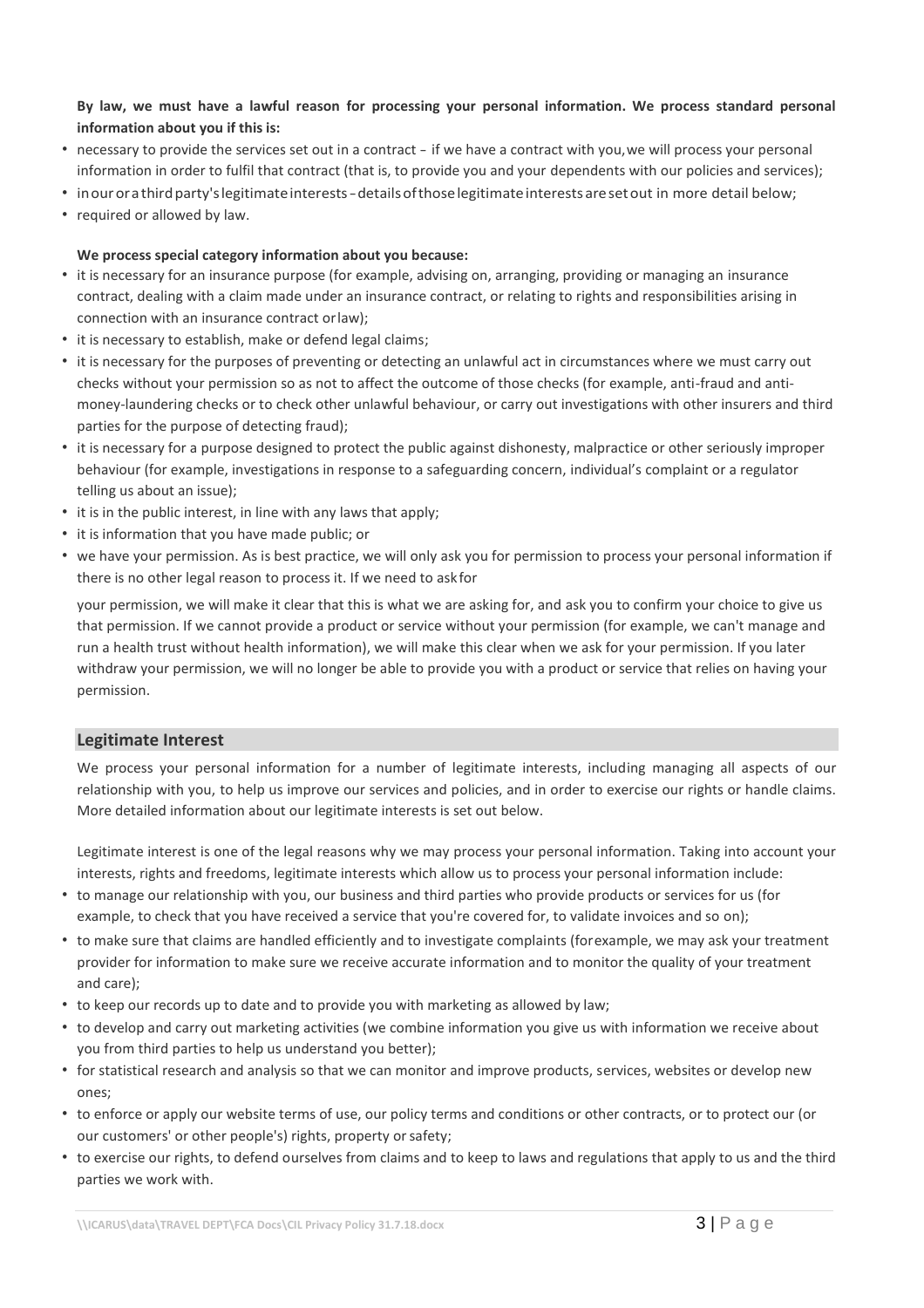# **Marketing and preferences**

We may use your personal information to send you marketing by post, by phone, through social media, by email and by text.

We can only use your personal information to send you marketing material if we have your permission or a legitimate interest as described above.

## **Sharing your information**

We share your information within the Campbell Irvine Group, with relevant policyholders (including your employer if you are covered under a group scheme), with funders arranging services on your behalf, with people acting on your behalf (for example, brokers and other agents) and with others who help us provide services to you (for example, health-care providers and medical- assistance providers) or who we need information from to allow us to handle or confirm claims or entitlements (for example, professional associations). We also share your information in line with the law. For more information about who we share your information with, please see below.

We sometimes need to share your information with other people or organisations for the purposes set out in this privacy notice.

#### **For all our clients, we share your information with:**

- other members of the Campbell Irvine Group;
- other organisations you belong to, or are professionally associated with, in order toconfirm your entitlement to claim discounts on our products and services;
- doctors, clinicians and other health-care professionals, hospitals, clinics and other health- care providers;
- suppliers who help deliver products or services on our behalf;
- people or organisations we have to, or are allowed to, share your personal information with by law (for example, for fraud-prevention or safeguarding purposes;
- the police and other law-enforcement agencies to help them perform their duties, orwith others if we have to do this by law or under a court order;
- if we (or any member of the group) sell or buy any business or assets, the potential buyer or seller of that business or those assets; and

If we share your personal information, we will make sure appropriate protection is in place to protect your personal information in line with data-protection laws.

## **Anonymised and combined information**

We may use anonymised information (with all names and other identifying information removed) or information that is combined with other people's information, or reveal it to others, for research or statistical purposes. You cannot be identified from this information and we will only share the information in line with legal agreements which set out an agreed, limited purpose and prevent the information being used for commercial gain.

## **Transferring information outside the European Economic Area (EEA)**

We deal with many international organisations and use global information systems. As a result, we transfer your personal information to countries outside the EEA (the EU member states plus Norway, Liechtenstein and Iceland) for the purposes set out in this privacy notice. Not all countries outside the EEA have data-protection laws that are similar to those in the EEA and if so, the European Commission may not consider those countries as providing an adequate level of data protection.

We take steps to make sure that, when we transfer your personal information to another country, appropriate protection is in place, in line with data-protection laws. Often, this protection is set out under a contract with the organisation who receives that information. For more information about this protection, please contact us at [info@campbellirvine.com](mailto:info@campbellirvine.com)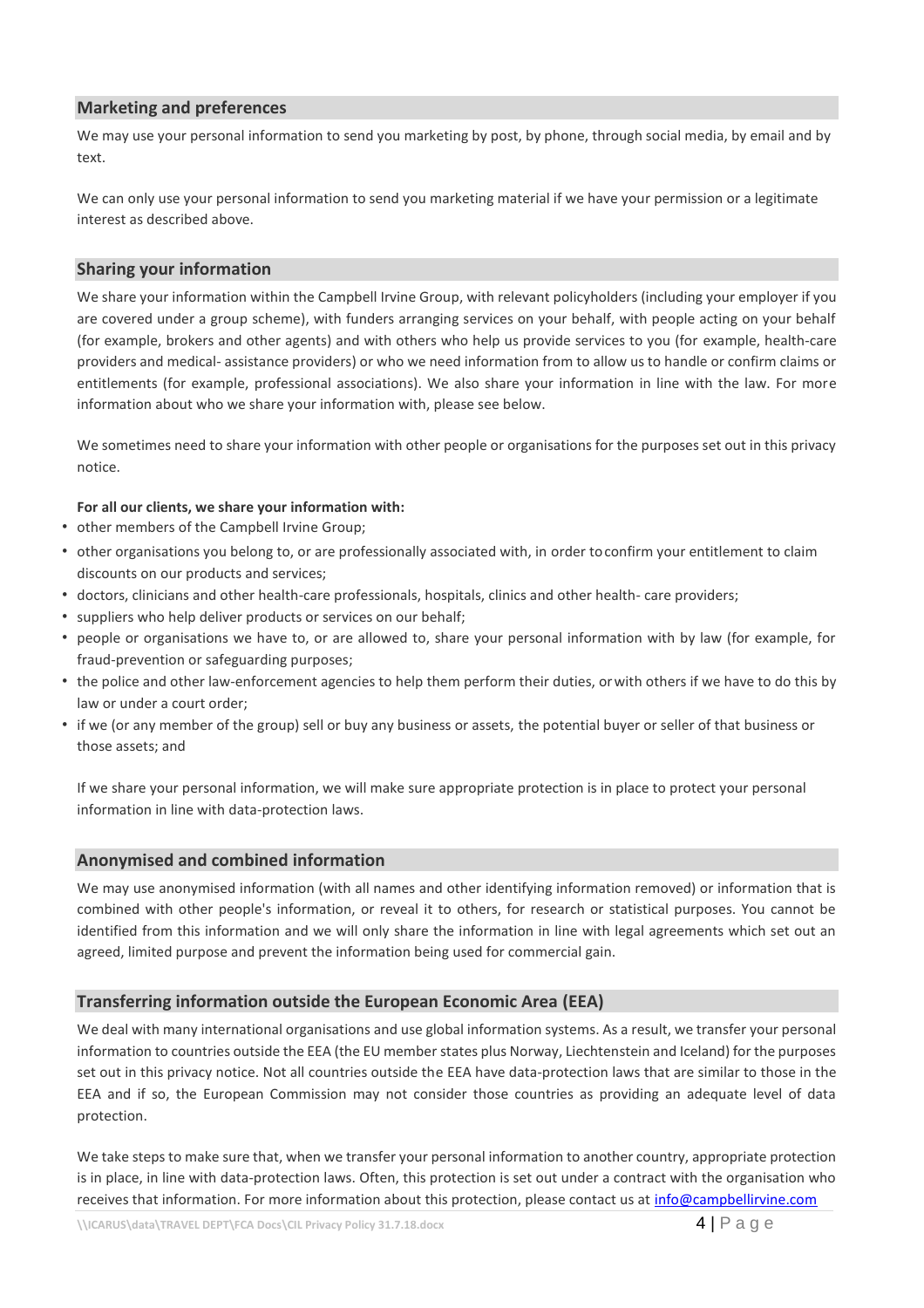# **How long we keep your personal information**

We keep your personal information in line with set periods calculated using the following criteria.

- How long you have been a client with us, the types of products or services youhave with us, and when you will stop being our client.
- How long it is reasonable to keep records to show we have met the obligations we have to you and by law.
- Any time limits for making a claim.
- Any periods for keeping information which are set by law or recommended by regulators, professional bodies or associations.
- Any relevant proceedings that apply.

If you would like more information about how long we will keep your information for, please contact us at [info@campbellirvine.com](mailto:info@campbellirvine.com)

## **Your Rights**

You have the right to access your information and to ask us to correct any mistakes and delete and restrict the use of your information. You also have the right to object to us using your information, to ask us to transfer information you have provided, to withdraw permission you have given us to use your information and to ask us not to use automated decisionmaking which will affect you. For more information, see below.

#### **You have the following rights (certain exceptions apply).**

- Right of access: the right to make a written request for details of your personal information and a copy of that personal information
- Right to rectification: the right to have inaccurate information about you corrected or removed
- Right to erasure ('right to be forgotten'): the right to have certain personal information about you erased
- Right to restriction of processing: the right to request that your personal information is only used for restricted purposes
- Right to object: the right to object to processing of your personal information in cases where our processing is based on the performance of a task carried out in the public interest or we have let you know the processing is necessary for our or a third party's legitimate interests. You can object to our use of your information for profiling purposes where it is in relation to direct marketing
- Right to data portability: the right to ask for the personal information you havemade available to us to be transferred to you or a third party in machine-readable formats
- Right to withdraw consent: the right to withdraw any consent you have previously given us to handle your personal information. If you withdraw your consent, this will not affect the lawfulness of our use of your personal information prior to the withdrawal of your consent and we will let you know if we will no longer be able to provide you your chosen product or service
- Right in relation to automated decisions: you have the right not to be subject to a decision based solely on automated processing which produces legal effects concerning you or similarly significantly affects you, unless it is necessary for entering into a contract with you, it is authorised by law or you have given your explicit consent. We will let you know when such decisions are made, the lawful grounds we rely on and the rights you have.

**Please note:** Other than your right to object to the use of your data for direct marketing (and profiling to the extent used for the purposes of direct marketing), your rights are not absolute: they do not always apply in all cases and we will let you know in our correspondence with you how we will be able to comply with your request.

If you make a request, we will ask you to confirm your identity if we need to, and to provide information that helps us to understand your request better. If we do not meet your request, we will explain why.

In order to exercise your rights please contact [info@campbellirvine.com](mailto:info@campbellirvine.com)